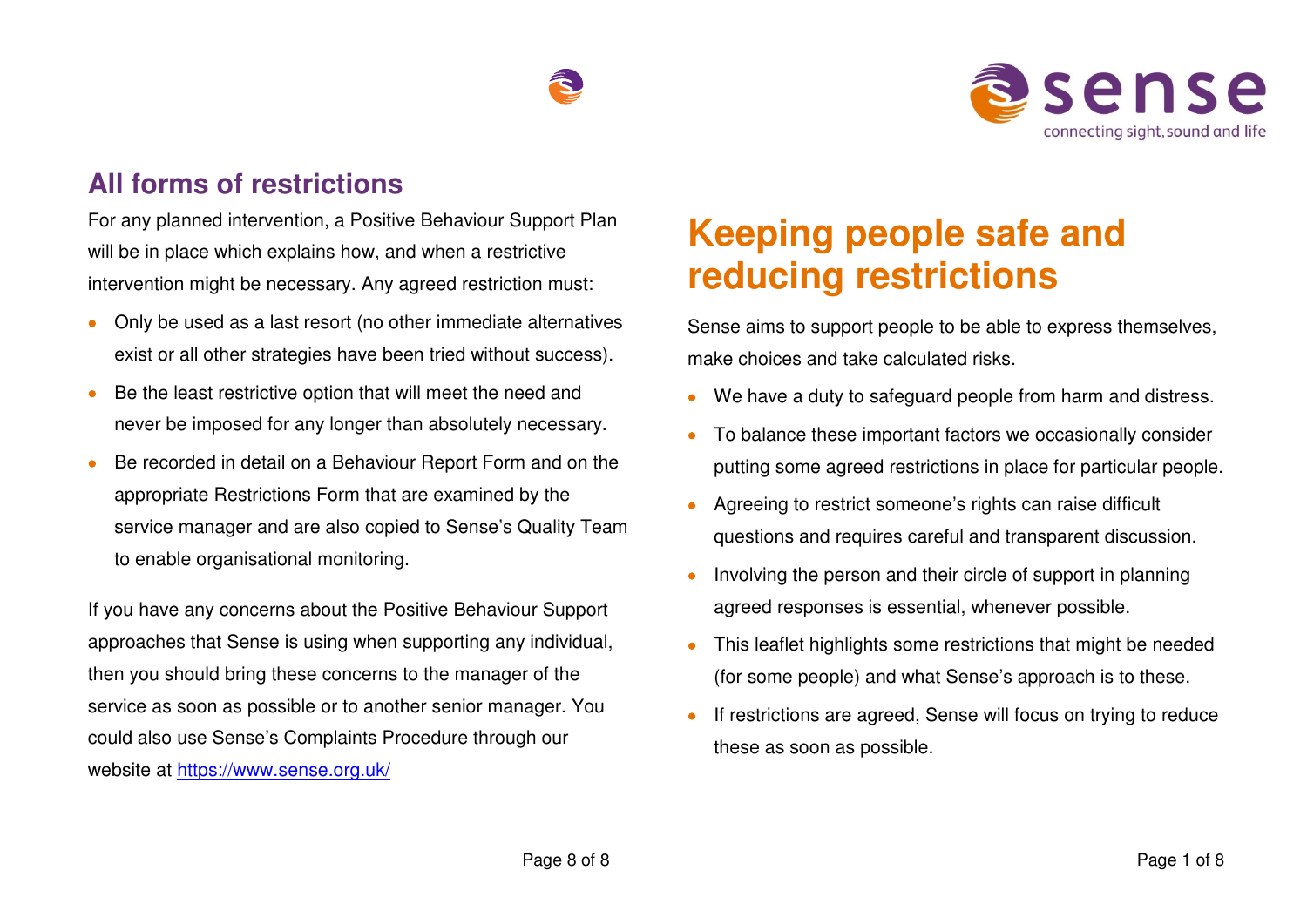### **Positive Behaviour Support**

Sense uses a proactive, person centred and value-led approach called Positive Behaviour Support (PBS) to support people who may communicate their feelings and needs through behaviours that cause concern. Please ask to see Sense's Behaviour Support Procedure and Guidance if you would like more information.

We need to:

- Recognise that behaviour always has a meaning and cause; understanding this can lead to positive change.
- Understand why someone shows particular behaviours and address aspects of their life that they find difficult.
- Enhance quality of life through increasing choice, empowerment and independence, working in partnership with the person, family, carers and other professionals.
- Support people to develop new ways to meet their own needs.
- Spot when someone becomes upset, offering early and appropriate support.

### **3) The use of items or objects**

Items such as a harness or arm splints that affect someone's free bodily movement in order to lower the risks from their behaviours may represent a restrictive practice (Mechanical Restriction).

Sense only accepts the use of such items after Capacity & Best Interest Assessments involving those who know the person well and relevant medical practitioners.

#### **4) Environmental restrictions**

These can occur when locations are modified with locks or barriers to stop someone accessing or leaving an area due to their potential behaviours.

Whilst some people may calm more easily if they withdraw from an area and spend time alone, this must be their own choice. Sense will not accept the use of "seclusion" or "time out" procedures where someone is isolated against their will.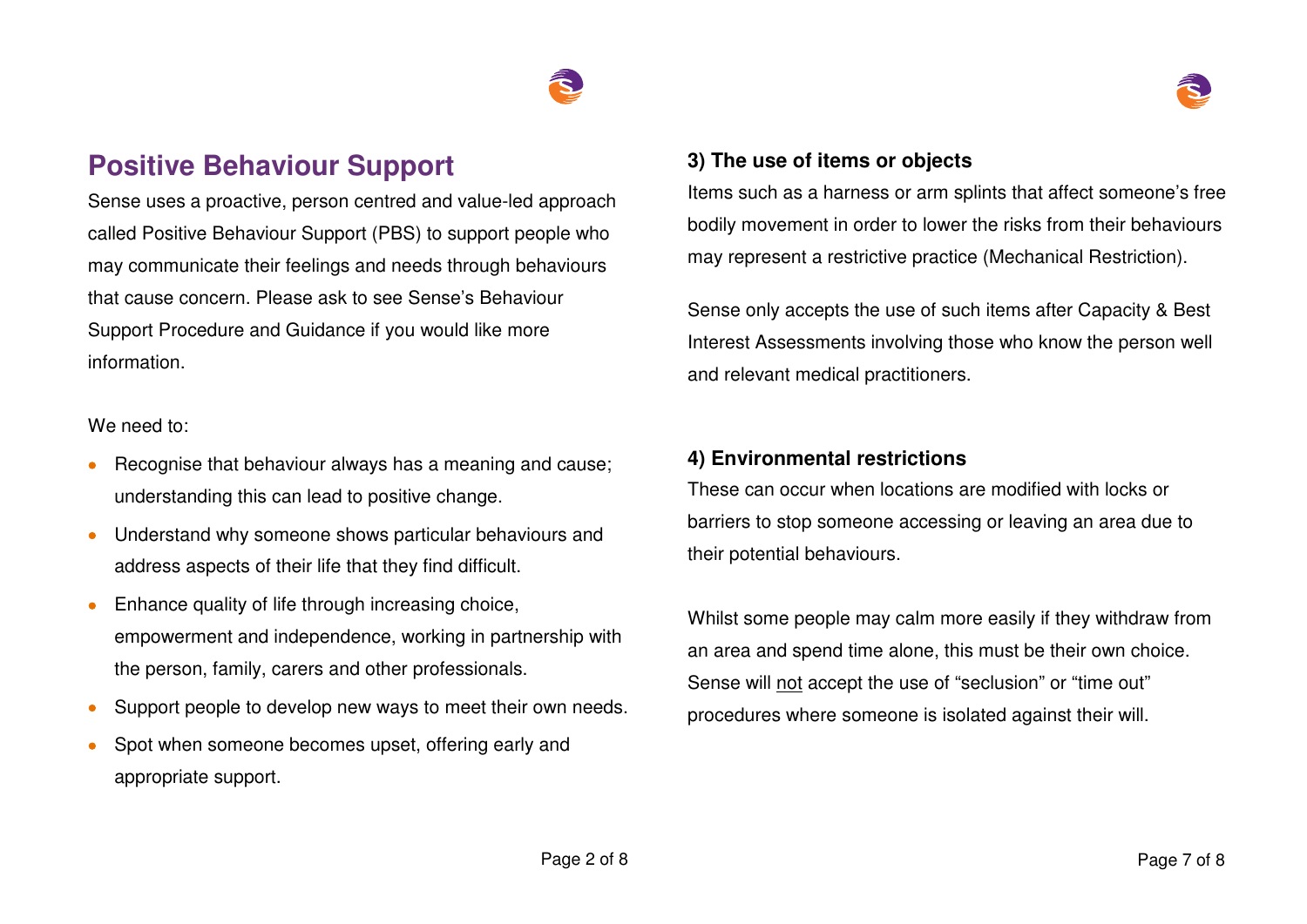



#### **Restrictive physical interventions must:**

- Never be used with the intention of inflicting pain or discomfort.
- Only occur where there is a real risk of harm to the person or to others if no action is undertaken, and be proportionate to that risk.
- Never impact on the person's airway, breathing or circulation or involve them being held in a prone/face down position on the floor or any other surface.

#### **2) Use of medication**

If medications are used to control or subdue high risk behaviours this may be a restrictive practice (Chemical Restriction).

Everyone has the right to receive appropriate mental health support, and medications may be prescribed by medical professionals who assess that this is in someone's best interests.

Specific protocols must be created for PRN medications – that is medications taken when needed - so that they are used appropriately.

## **Examples of when restrictions might need to be considered?**

There must always be a clear and valid reason for any form of restriction. The following scenarios may be relevant to some people.



On rare occasions Chris can become violent and may try to injure other people. His supporting staff members are trained to hold him safely by the arms until his flatmates have been guided to a safer area.



A psychiatrist has prescribed 'as needed' (PRN) medication for Rick, who quickly stops self-injuring when he takes it. He used to injure himself so badly that he had to attend A & E regularly.